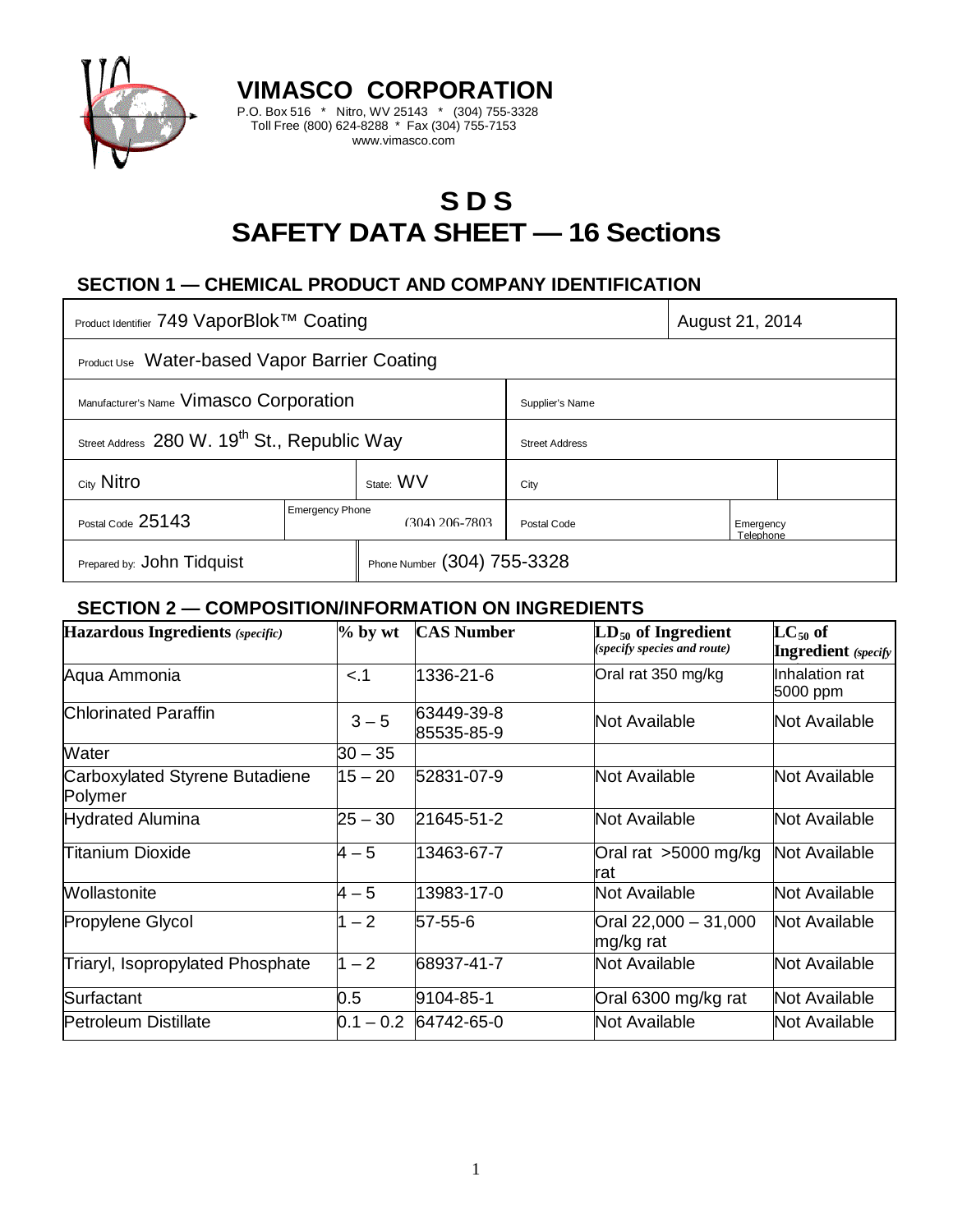#### **SECTION 3 — HAZARDS IDENTIFICATION**

**Primary Routes of Entry**: Dermal or inhalation

**Eye:** May be an irritant; **Skin:** Prolonged contact may cause irritation dermatitis;

**Ingestion:** No information assumed to cause gastro irritation. Low toxicity;

**Inhalation:** May cause irritation to the respiratory tracts. Overexposure could cause headache, nausea, fatigue.

#### **SECTION 4 — FIRST AID MEASURES**

**Skin**: Wash with soap and water

**Eyes:** Flush with clean water at least 15 minutes, if irritation persists, consult physician.

**Inhalation**: Remove to fresh air. If breathing is difficult, administer oxygen. If irritation persists, consult physician

**Ingestion**: Give two glasses of water, induce vomiting, consult physician or poison control center. Never give anything by mouth to an unconscious person.

## **SECTION 5 — FIRE FIGHTING MEASURES**

| Flammable<br>No.                                                                                                                                                                         | If yes, under which conditions?     |                                                  |  |  |  |  |
|------------------------------------------------------------------------------------------------------------------------------------------------------------------------------------------|-------------------------------------|--------------------------------------------------|--|--|--|--|
| Means of Extinction: Alcohol Foam, CO <sub>2</sub> , Dry Chemical, Water Fog                                                                                                             |                                     |                                                  |  |  |  |  |
| Flashpoint: No flash to boiling $212^{\circ}F$ (TCC)                                                                                                                                     | Upper Flammable Limit (% by volume) | Lower Flammable Limit (% by volume)              |  |  |  |  |
| Autoignition Temperature (°C)                                                                                                                                                            | Explosion Data: None known          | Explosion Data - Sensitivity to Static Discharge |  |  |  |  |
| Hazardous Combustion Products: None known                                                                                                                                                |                                     |                                                  |  |  |  |  |
| Product will not burn until water has boiled or evaporated. For dried film or residual solids, full protective equipment is<br>recommended, including self-contained breathing apparatus |                                     |                                                  |  |  |  |  |

## **SECTION 6 — ACCIDENTAL RELEASE MEASURES**

Spills should be collected for disposal; eliminate all ignition sources. Prevent material from entering drains, sewers and waterways. Spills may be slippery. Before drying product may be washed away with water; after drying, remove with a paint scraper or strong solvent.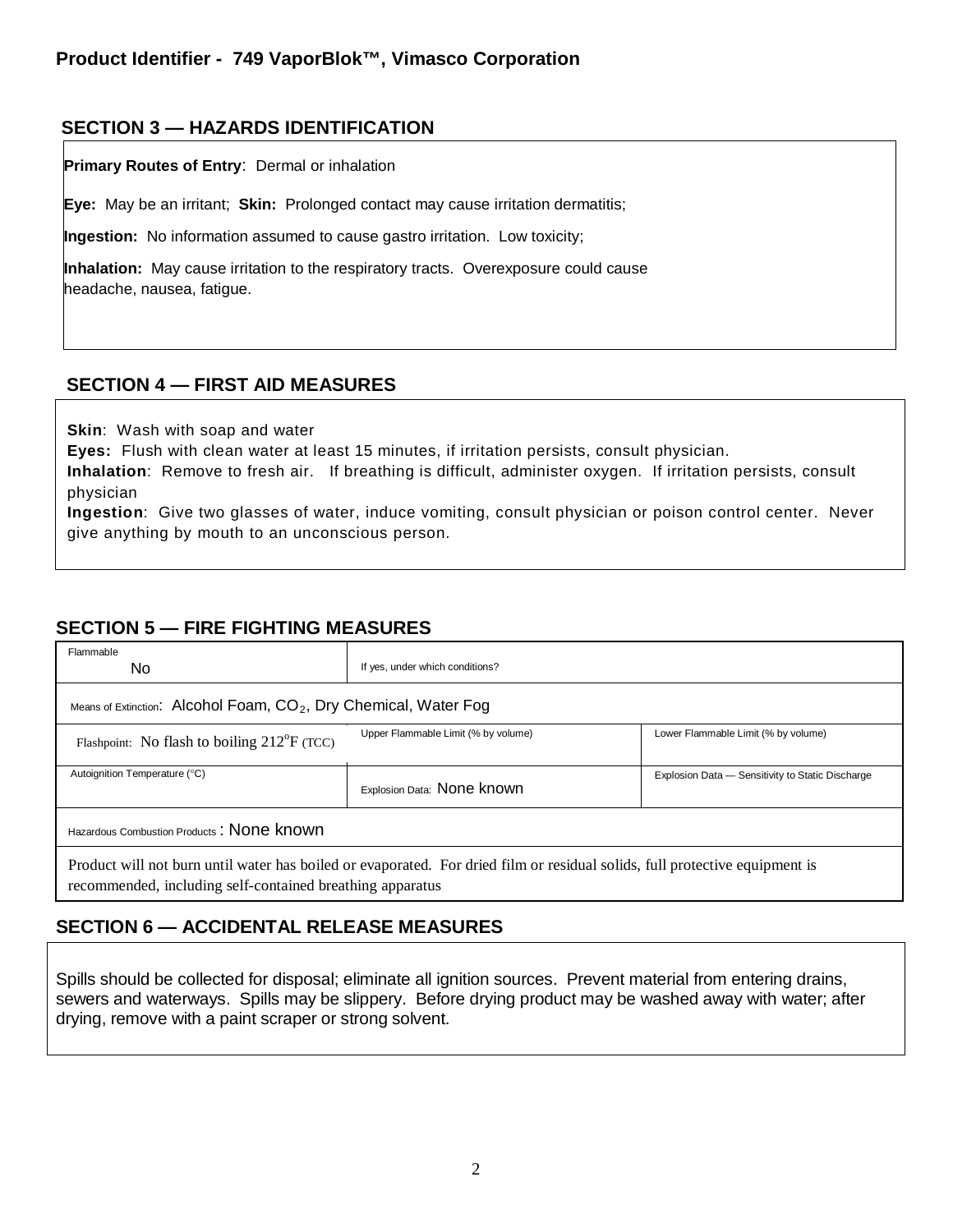## **SECTION 7 — HANDLING AND STORAGE**

Thoroughly cleanse hands after handling. Launder contaminated clothing before reuse. Protect from freezing. Do not use empty containers for potables or edibles. Store indoors at temperatures of 40°F to 90°F. Do not store at elevated temperatures, as containers could pressurize and rupture Spills may be slippery.

# **SECTION 8 — EXPOSURE CONTROL / PERSONAL PROTECTION**

Exposure limits: Not available

In restricted ventilation areas, use approved chemical respirator, avoid inhalation of airborne particulates by using an approved respirator. General (mechanical) room ventilation is expected to be satisfactory. Supplementary local exhaust and respiratory protection may be needed in poorly ventilated spaces, or evaporation from large surfaces when spraying.

Personal Protection: Impervious gloves, goggles, face shield or other eyewear to protect from splash.

#### **SECTION 9 — PHYSICAL AND CHEMICAL PROPERTIES**

| Physical State: Paste consistency   | Odor: Mild latex odor                                   | Wt/Gal: 10.5 lbs.                          |
|-------------------------------------|---------------------------------------------------------|--------------------------------------------|
| Specific Gravity: 1.26              | Vapor Density (air = 1): $Lighter than air$             | Viscosity: Approx. $160,000 - 170,000$ cps |
| Evaporation Rate: Slower than ether | Boiling Point: 212 <sup>°</sup> F to 216 <sup>°</sup> F | Freezing Point : $32^{\circ}F$ (0°)C       |
| $pH$ 8.0 to 9.0                     | Voc (lbs/gal): 39 gm/L; .384 lbs/gal (less water)       | Volatile Volume: 38%                       |

## **SECTION 10 — STABILITY AND REACTIVITY**

Chemical Stability: Stable

Avoid materials that are incompatible with water and oxidizers.

Thermal decomposition will yield CO,  $CO<sub>2</sub>$ , HPO<sub>x</sub>, HCL and fragmented short-chain hydrocarbons.

## **SECTION 11 — TOXICOLOGICAL INFORMATION**

Not available